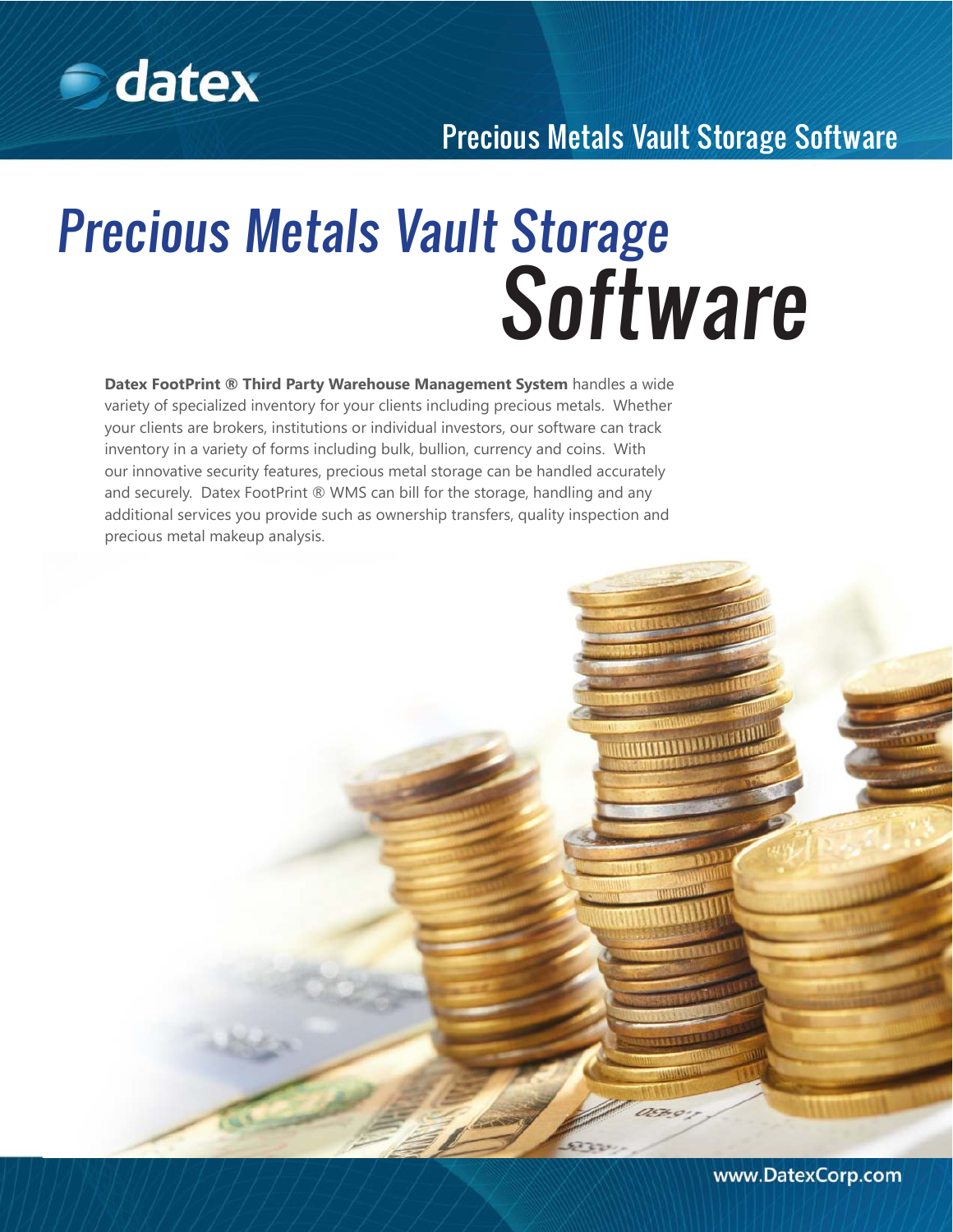

#### Inventory tracking:

- System handles variable weight materials capturing the  $\sqrt{ }$ actual precious metal makeup of the inventory
- $\sqrt{ }$ Lot and serial number tracking
- Inventory can be segregated or non-segregated and rules applied to ensure conformity
- $\mathbf{r}$ System can track inventory by institution, broker, collector, individual owner, or bank.
- Able to track and transfer inventory from one client to another client
- Inventory can be labeled with bar codes or RFID tags
- $\sqrt{ }$ Attributes such as ISO 9000 and LBMA certifications can be tracked

#### Inventory Receiving:

- Can handle receipt of packages from multiple carriers  $\sqrt{ }$ simultaneously
- Captures gross shipping weight before the package is  $\blacktriangledown$ opened
- Can capture time/date stamped security video as packages are opened and sorted
- Can capture and upload photos from handheld to inventory record for added security

#### Inventory details and specifications:

- Precious metal price tracking can be enabled via  $\sqrt{ }$ website integration to London Bullion Market Association (LBMA)
- $\checkmark$ Daily inventory valuation based on precious metal price
- $\blacktriangle$ Can use Troy ounce as unit of measure
- Tracking of precious metal makeup of inventory

## Inventory Location Specification:<br>
Hierarchal bin location setup

- $\checkmark$ Inventory can be held in customer specific custody accounts
- System can restrict or allow mixing of inventory in  $\sqrt{ }$ specific locations
- Owners and projects and materials can be restricted to  $\mathbf{r}$ certain locations

#### Billing:

- $\blacktriangledown$ Automated accessorial charge capture for insurance expense
- Special storage billing strategy to calculate a daily billing record

#### Inventory Attributes:

- $\sqrt{ }$ User defined fields (UDFs) can be used to add additional attributes to the product or specific inventory
- Inventory can be tagged as having certain certifications  $\sqrt{ }$ or properties for easier tracking

#### Document storage:

 $\blacktriangle$ 

- Photos taken of shipments can be associated via the attachments feature in the application
- Files such as PDF, Word, or Excel can be attached to any item, inventory, receipt or shipment
- Able to attach documents, certificates and images  $\sqrt{ }$

#### Inventory Handling:

- Adjustments can be made to inventory to correct discrepancies by authorized users
- Inventory can be restricted to specific locations
- Inventory handling can be restricted on a user basis
- Real time Cycle counting
- $\checkmark$ Multiple picking methods include single order picking, multiple order batch picking or multiple order cluster picking
- Enabled on mobile devices such as handhelds or tablet  $\mathbf{r}$
- Multiple simultaneous inventory transfers
- Multi warehouse capacity
- 

#### System Notifications/Alerts:

- $\mathcal{L}$ Alerts can be posted within the application or sent as an email internal or to your client
- $\mathbf{r}$ Users set their own alert specifications (the act that triggers an alert)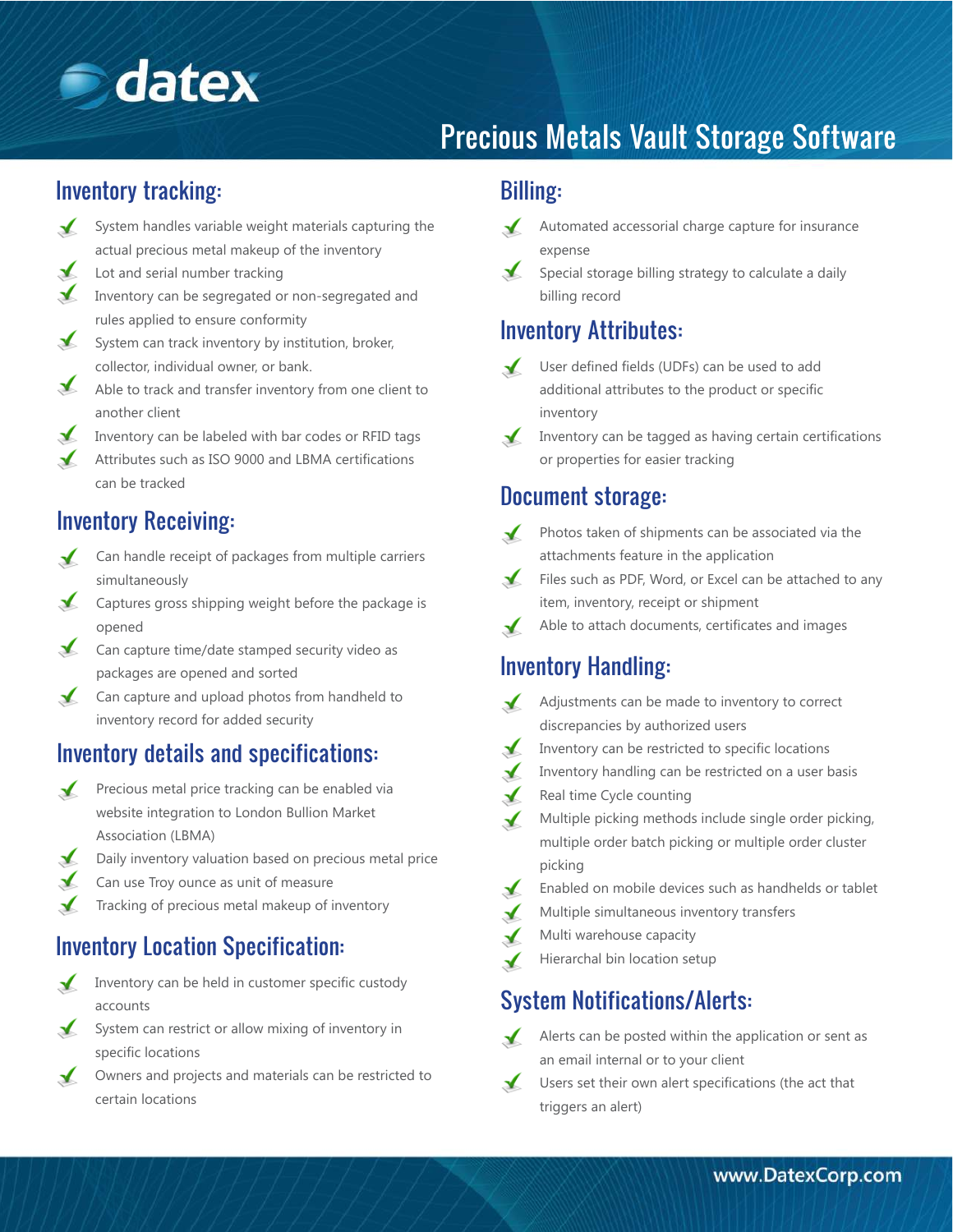

#### Real Time Visibility:

- $\sqrt{ }$ Real time inventory visibility including the ability to access information regarding orders, receipt, invoices and more
- Ability for clients to access and interact with real time  $\sqrt{ }$ information online

#### Security:

- $\mathbf{r}$ Provides internal tracking system and audit designed to meet strict requirements
- $\blacktriangle$ Audit reports available for inventory documentation by owner to assist in providing documentation for "Chain of Integrity".
- $\sqrt{ }$ Able to restrict system access and inventory handling on a per user basis
- Can restrict inventory to specific locations  $\blacktriangledown$
- Provides audit trail records "chain of custody" and all inventory movement
- System can provide signature capture  $\checkmark$

#### Trading Partner Integration:

 $\sqrt{ }$ Able to interface with key software and external systems such as EDI, accounting system or other tracking system.

#### Easy to Use System:



- Familiar user interface results in quicker user adoption
- Accommodates 5 decimal places, ideal for variable weight items
- $\blacktriangleright$ Easy to customize views by moving columns around
	- Users can sort and filter data easily

### Workflow based system:

- System based on "workflows", set of activities joined  $\checkmark$ to form a business process governed by Microsoft Workflow Management tools
- $\blacktriangle$ Changes made to workflows carry forward to all future upgrades